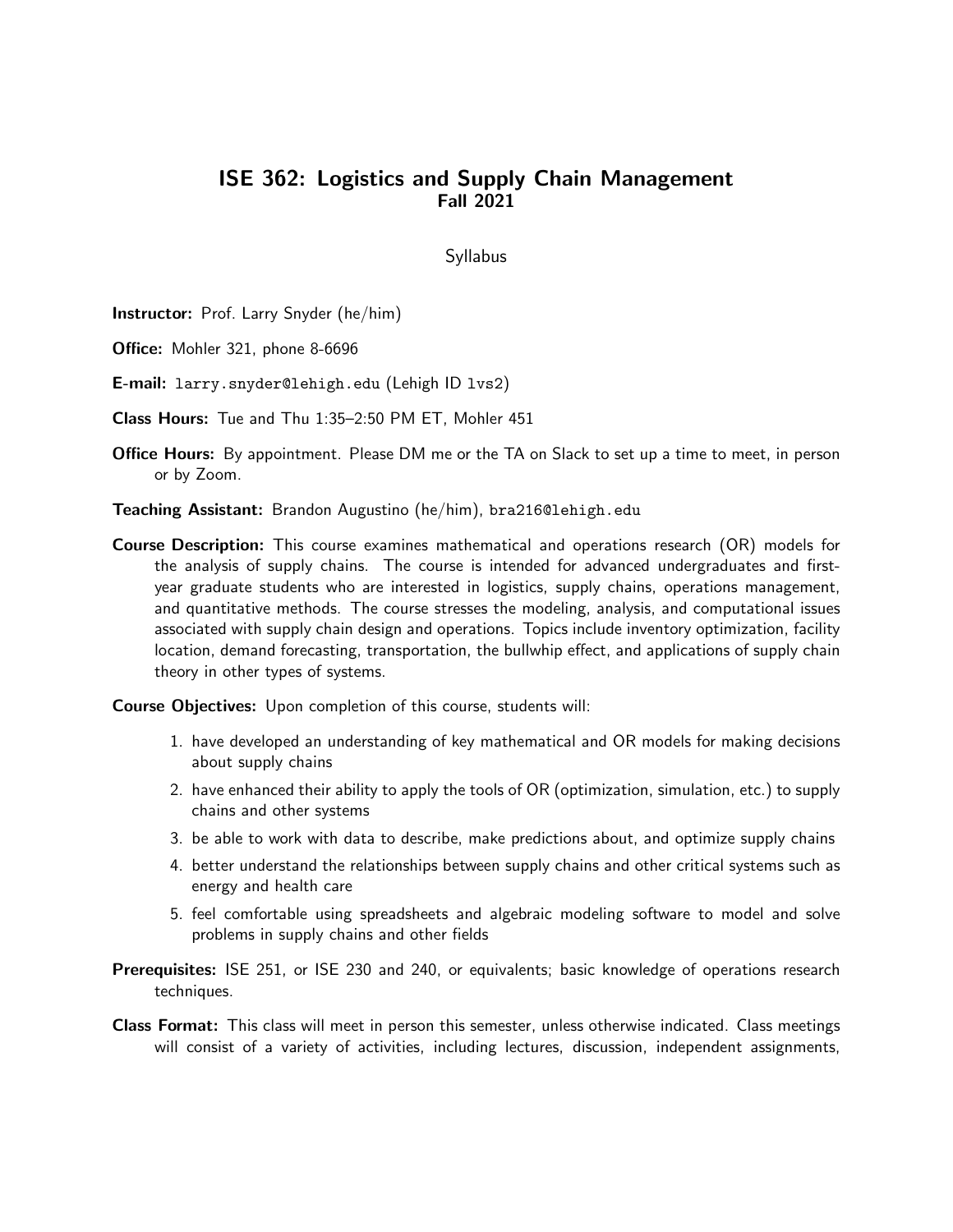and small-group work. I will usually use slides but will sometimes use the chalkboard or virtual whiteboard. Slides will be posted on Slack.

I encourage questions, discussions, and other (productive) interruptions during class. This helps you learn—and makes class more fun.

Please follow all COVID-19 guidelines and requirements, including face masks, hand washing, and social distancing. Do not come to class if you are feeling unwell, have COVID-19 symptoms, or have had a possible exposure to someone with COVID-19.

**Readings:** The textbook for the course is a *draft* of:

• Snyder, L. V., K. Smilowitz, and Z.-J. M. Shen, Supply Chain Modeling and Optimization, forthcoming.

You will be provided with PDFs of the draft material; no textbook is required for purchase.

Chapters from the textbook will be assigned as required reading with the material being covered. Lectures will follow the general outline of the book and supplementary materials. I will post chapters from the book as the course progresses. The book also provides details that we might not discuss in class. Additional readings from other sources will be assigned during the semester. It is your responsibility to keep up with the reading.

Please note that the textbook is copyrighted material and may not be distributed electronically or on paper without my consent. Also, because this is draft material, please be patient with any errors you find, and please report such errors to me. In fact, I welcome any feedback, positive or negative, or suggestions that you have about the textbook.

You may also wish to consult the following books for reference throughout the course:

- Chopra, S., 2018, Supply Chain Management: Strategy, Planning, and Operation, 7th ed., Essex, England: Pearson.
- Snyder, L. V. and Z.-J. M. Shen, 2019, Fundamentals of Supply Chain Theory, 2nd ed., Hoboken, NJ: John Wiley and Sons.
- Ravindran, A. R. and D. P. Warsing, 2013, Supply Chain Engineering: Models and Applications, New York: CRC Press.
- Simchi-Levi, D., P. Kaminski, and E. Simchi-Levi, 2003, Designing and Managing the Supply Chain: Concepts, Strategies, and Case Studies, 2nd ed., New York: McGraw-Hill Irwin.
- Silver, E.A., D.F. Pike, and R. Peterson, 1998, Inventory Management and Production Planning and Scheduling, 3rd ed., Hoboken, NJ: Wiley.
- Ghiani, G., G. Laporte, and R. Musmanno, 2004, Introduction to Logistics Systems Management, 2nd ed., Hoboken, NJ; Wiley.
- Nahmias, S. and T. L. Olsen, 2005, Production and Operations Analysis, 7th ed., Long Grove, IL: Waveland Press.

Requirements: Your grade will be based on four components: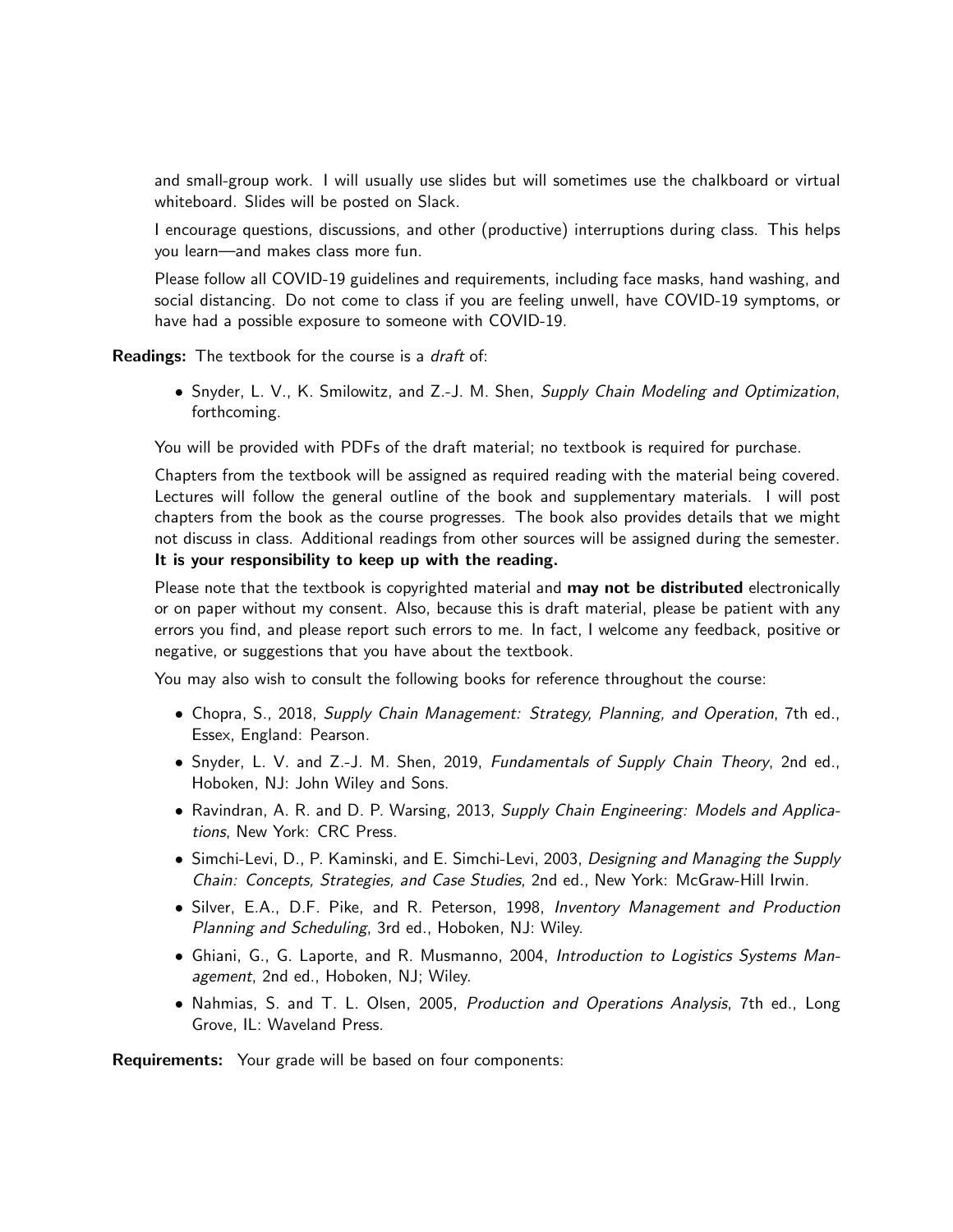- 1. Homework (40%): You will be assigned homework every week or so. The homework problems will be based on the readings and in-class material. They will challenge you to understand, interpret, and extend the models and solution techniques we discuss in class.
- 2. Quizzes (30%): There will be a short  $(<1$  hour) quiz every few weeks. Quizzes will be open book, open notes.
- 3. Final exam (20%): You will be given a final exam. The exam will be cumulative and will be open book, open notes.
- 4. Class participation (10%): You are expected to attend class regularly, come to class prepared, participate in the discussions we have in class and on Slack, and ask questions when you are confused.
- Homework Policy: The homework assignments are likely to take you a fair amount of time, so don't wait until the last minute. You may work on the homework assignments individually or with a partner. If you work with a partner, you and your partner should submit a single write-up. Remember that you are ultimately responsible for mastering the material on your own, and your performance on the quizzes and exam will depend on your ability to do so. Therefore, you should make sure you fully understand all of the details of the write-up you submit.

You may discuss the homework with students other than your partner, but you must cite any people or sources that helped you on a particular problem. For example: "Smarty McPants and I worked on this problem together" or "I got help from Smarty McPants and consulted 'Supply Chains for Dummies' when solving this problem." I also encourage you to contact me or the TA for help when you are stuck.

## Submissions must be made electronically, via Slack DM, to the TA.

Computational Software: For general computation tasks, I will use Python in class, but you may instead use MATLAB, Microsoft Excel, or another language or software package of your choice.

For optimization models, I will use AMPL in class, but you are welcome to use any modeling environment and solver you wish when you are working on homework problems. These include Excel's Solver, OpenSolver (opensolver.org), AMPL, GAMS, Gurobi, or Python/PuLP/Pyomo.

I have requested and received a free license for AMPL for use by students in this course. Instructions for downloading and installing the AMPL software can be found on Slack in the ise362-software channel. I have also posted a link to an AMPL tutorial video. If you are not already an expert in AMPL (or another modeling environment), I strongly encourage you to watch the video and follow along with AMPL on your own computer.

Course Communications: Slack will be our primary platform for communication. I will not use Course-Site for this course. You should already have received an invitation to our Slack workspace, ISE362-FA21. I will post announcements, slides, readings, homework assignments and their solutions, and other essential materials for the course on Slack. Please check there regularly. I recommend also setting your Notification preferences to receive notifications each time a new message is posted, at least on the #announcements channel. (The desktop and mobile apps are more reliable than the web app for notifications, in my experience.)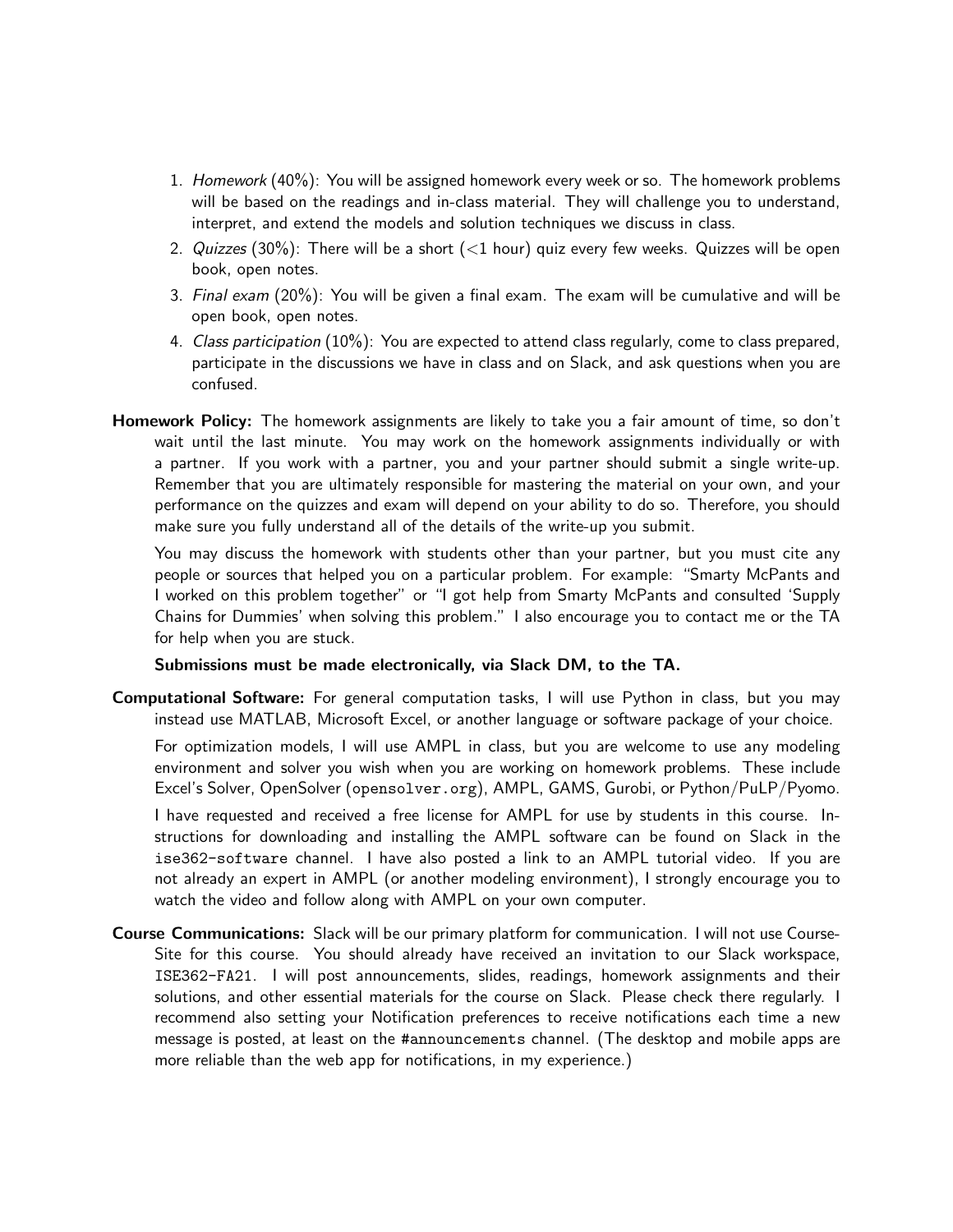To contact me, please don't email me; DM me on Slack instead. I will do my best to respond quickly.

- Use of Mobile Devices: The use of cell phones, tablets, laptops, and other electronic devices is prohibited in class, except when instructed otherwise. I understand that there may be some legitimate reasons to use such devices in class, but please wait until after class ends to perform these functions. Screens are a distraction both to the students and to the instructor.
- Academic Integrity: Please read the material on Academic Integrity available on the Provost's Academic Integrity site (http://www.lehigh.edu/~inprv/faculty/academicintegrity.html) and on the CITL web site (https://citl.lehigh.edu/academic-integrity-resources). Examples of behavior that violates Lehigh's academic integrity principles include (but are not limited to) plagiarism, cheating, copying assignments from previous semesters, creating disruptions, unfairly exploiting the efforts of others, etc.

Perhaps the most misunderstood violation of academic integrity is plagiarism. Plagiarism is defined in the Lehigh student handbook as "the unacknowledged appropriation of another's work, words, or ideas in any themes, outlines, papers, reports, or computer programs." This includes socalled "innocent plagiarism," in which an author essentially quotes another author's work when attempting to paraphrase it. For more information about what plagiarism is and what counts as plagiarism, see https://libraryguides.lehigh.edu/plagiarism.

Work that violates the academic integrity principles will receive a grade of 0, and repeat offenses will be grounds for failure for the course.

- Accommodations for Students with Disabilities: If you have a disability for which you are or may be requesting accommodations, please contact both me and the Office of Academic Support Services, University Center 212 (610-758-4152) as early as possible in the semester. You must have documentation from the Academic Support Services office before accommodations can be granted.
- Course Outline: The following is a tentative outline of the course. I may add, subtract, or rearrange topics as the semester progresses.